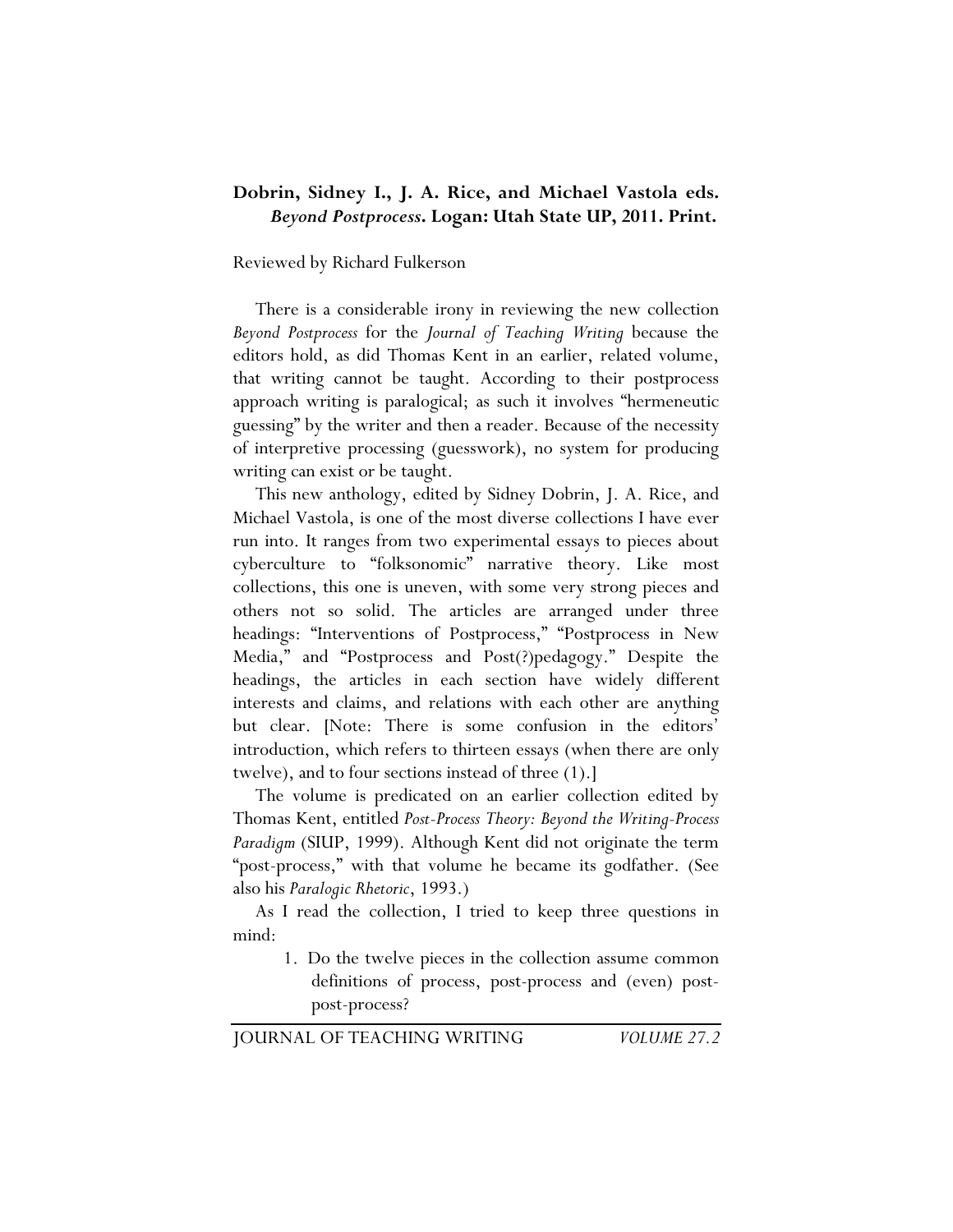- 2. How do the pieces in the present collection relate to those in Kent's *Post-Process Theory*? Are they genuinely "beyond" postprocess?
- 3. If I were persuaded by the arguments made in one or more articles, would that impact how I taught writing?

The most useful piece in the collection, for my money, is actually Kent's preface, "Righting Writing" (xi–xxii). It includes a clear discussion of postprocess thinking, built around a specific representative example of discourse. And examples are rare things in this collection. He uses the simple instance of himself as grandfather in a restaurant. His granddaughter has begun to eat before everyone is seated. He raises an eyebrow, and she gets the message and puts down her fork. Kent then spends eleven pages analyzing what all went into this interaction. The key to postprocess for Kent lies in the "hermeneutic guessing." He had "guessed" correctly that his granddaughter understood "the social conventions of the dining-out script" (xi). And she in turn had "guessed" at what his raised eyebrow meant. Thus there had been "dual triangulation" among the restaurant situation and the two communicators (xx). Postprocess theorists are fond of saying that discourse is public, interpretive, and situated (Couture citing Kent, 25; Hawke 91).

The granddaughter had also employed the "principle of charity" (xi), meaning that "an interpreter, in order to arrive at a reasonable interpretation, will maximize agreement with a speaker by attributing to a speaker a common and shared rationality" (xi). Presumably that is one key principle upon which communicators base their hermeneutic guessing.

What has this to do with being postprocess or beyond? The exchange involved a "fairly complex hermeneutic activity . . . that cannot be explained very well by a process-oriented communication model" (xiv). Since all communication involves guesswork, no "process" will necessarily lead to effective communication. As Kent puts it, "by process I mean something like a procedure or methodology that can be codified and then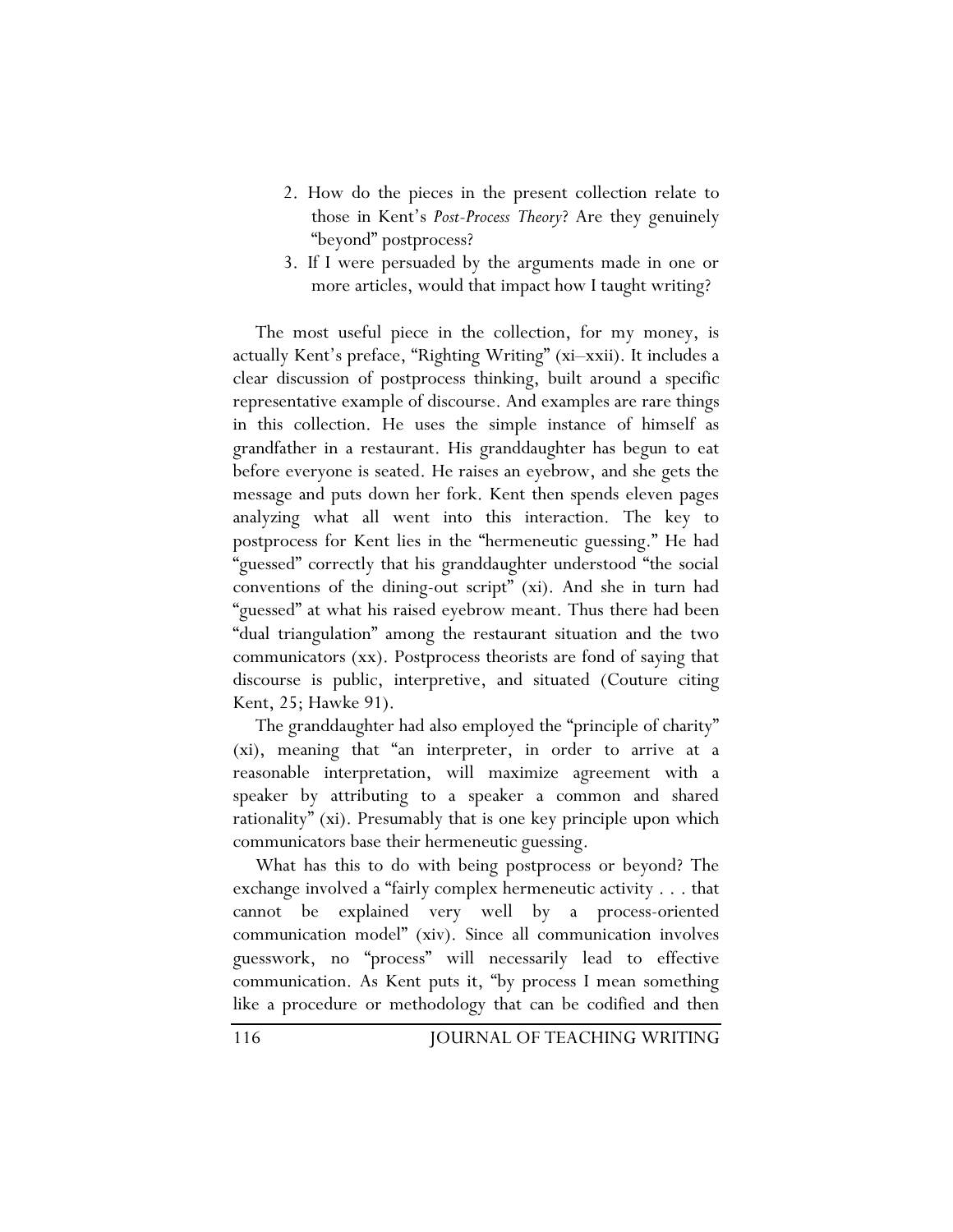applied to circumstances in order to predict some sort of outcome" (xii). Since there is no process here to teach, we are postprocess or beyond.

In their lengthy and substantive introduction, "A New Postprocess Manifesto: A Plea for Writing" (1-20), the editors of *Beyond Process* agree with Kent:

pedagogy–systems that assume ideas, knowledge, information can be transmitted from one agent to another– must be set aside in order to see writing as not bound by the canons, grammars, and rhetorics of pedagogy that have been naturalized as the methods through which writing is learned and performed. Because writing is nomadic and paralogic, the ability to teach or learn it dissolves . . . demanding . . . a greater focus on theorizing writing qua writing sans subject. (17)

(One might, I think, however, reasonably challenge that definition of "pedagogy.") This passage is typical of the dense prose throughout, which is partly the result of an extensive reliance on European theory: Bakhtin, Barthes, Bourdieu, Deleuse, Derrida, Foucault, Gramsci, Guattari, Heidegger, Lacan, Latour, Lyotard, Merleau-Ponty, Nietzche, and Wittgenstein all find their way into the articles (see also Dobrin's *Postcomposition,* 2011).

The editors are not shy about saying the aim of their collection is "to provide a critical site for nothing less than a broad reevaluation of what it means to study writing today" (4). And finally, "postprocess theory must continue to be insensitive [*sic*] to composition's most cherished disciplinary concerns" (7). The editors commonly object to composition's "pedagogical imperative" or even "pedagogical neurosis" (14). "Postprocess is not just a critique of process . . . but a move postpedagogy, postcomposition, and postdiscipline" (16). They have an "unapologetic resistance to simple pedagogical application" (3). In a strange disconnect, the contributors to the collection do not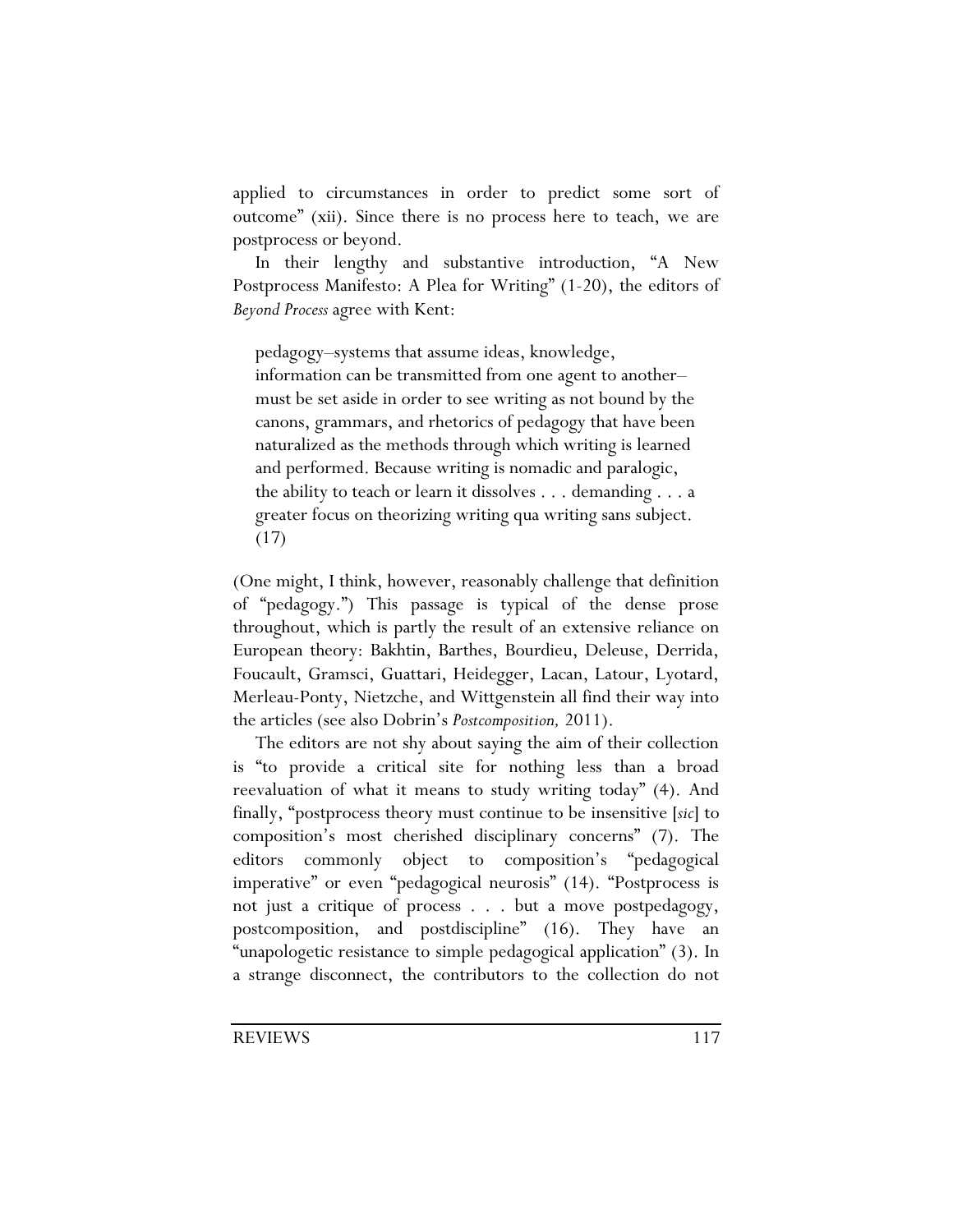share this pedagogical animus. Either they do not mention the issue or they talk directly about teaching writing postprocess.

Sometimes, as in "postwar," the post prefix merely indicates a time coming after another one. But at least equally often the prefix implies not just a later, but a better time, a time showing progress and rejecting the past. "Beyond" in a title has the same ambiguity. The Dobrin, Rice, and Vastola collection is certainly "beyond" postprocess in chronology since Kent's collection appeared more than a decade earlier. Frequently, the articles are also "postprocess" in rejecting the past, i.e., teaching writing as process.

The volume's view is that writing as process was (1) a linear stage theory, (2) with the three stages prewriting, writing, and rewriting. I have no doubt that at times some teachers, probably both public school and college, did teach that lockstep set of procedures. But the writing-as-process stress of the seventies, eighties, and nineties, as I experienced and studied it, was a totally different creature from this linear "process," presumed by the editors and at least several of the authors. Since the earliest actual research on how writers composed, the researchers (e.g., Emig, Perl, Sommers, Flower and Hayes) emphasized that writing was not produced by linear formulas, but was a messy, idiosyncratic, personal, and recursive set of activities. To the extent that the writers in this collection set out to critique the three-step linear "writing process," it's just too easy, a straw man. "The very messiness of the writing processes examined by researchers (which in itself suggested something very 'postprocess' about the nature of writing) clearly yielded to rubrics for teaching that very process, the so-called process paradigm" (Couture 24).

It would take too much space to discuss all twelve of the articles. What follows is thus selective, including the three articles on digital technology and others that seem to me the clearest or most important.

In the first section of the anthology, Debra Journet in "What Constitutes a Good Story?" usefully complicates the definition of postprocess by tying alternate theories of process and postprocess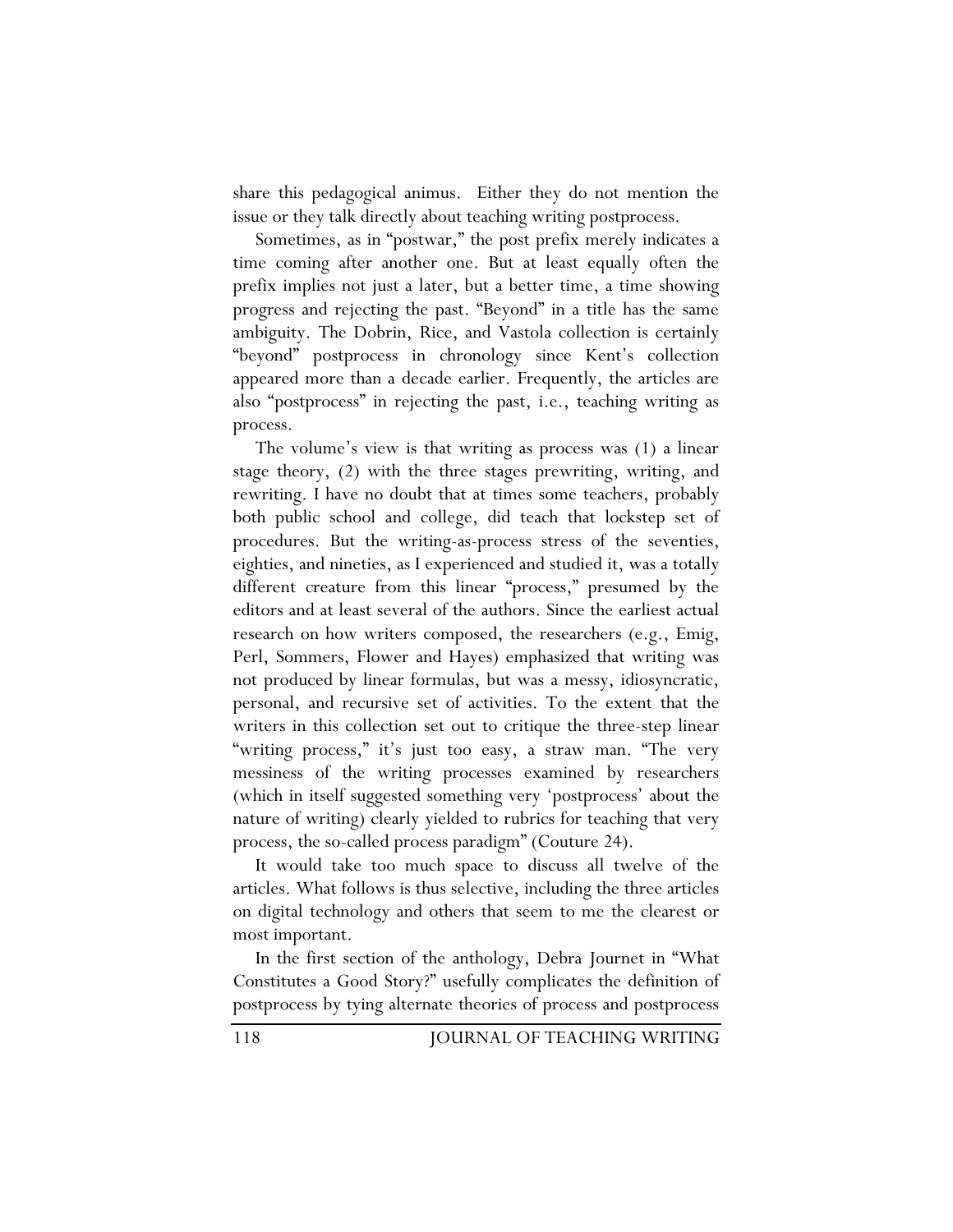to varying research modes. She compares three articles, all from *Research in the Teaching of English*, that use qualitative methods: Sondra Perl (1979), Stephen Fishman and Lucille McCarthy (2000), and Glynda Hull and Mira-Lisa Katz (2006). She says that respectively they reflect process thinking, postprocess thinking, and finally post-postprocess. Perl's work is a close study of student writers at work, but it is couched in the language of science, with supposedly testable hypotheses and so forth. To be "objective," the researcher's role is effaced by use of the third person. Fishman and McCarthy too use case study methodology, but they also tell their own stories as researchers using first-person in their report. Acccording to Journet, this is postprocess work. Hull and Katz use case study, put themselves into the narrative, and make their research "action-oriented" post-postprocess work. (The study is done as part of a literacy project.) Journet uses Kenneth Burke's Pentad to analyze the research narratives and shows the progression clearly. The three articles make a neat pattern, but Journet has been very careful in selecting them. Surely most contemporary qualitative research does not actually involve solving a social problem as a part of the research design.

In this section also, Barbara Couture in "Writing and Accountability" argues that instead of attempting to sway their readers, students should write with a sense of altruism, to make a better world in some way by communicating with readers. She contrasts that with the general attitude she finds among the "process movement," taking a complicated "phenomenological" approach to get there. Showing genuine concern for a reader's well being makes a piece of writing accountable and that goal makes the writing "postprocess."

Also in the first section, Byron Hawk in "Reassembling Postprocess: Toward a Posthuman Theory of Public Rhetoric" uses three European theorists (Deleuze, Heidegger, and Latour) to assert that "a new constellation of concepts could ground the notion that writing is situated . . . [we can] move beyond hermeneutic guessing to material embodiment; and a [different] concept of a public can move rhetoric beyond the human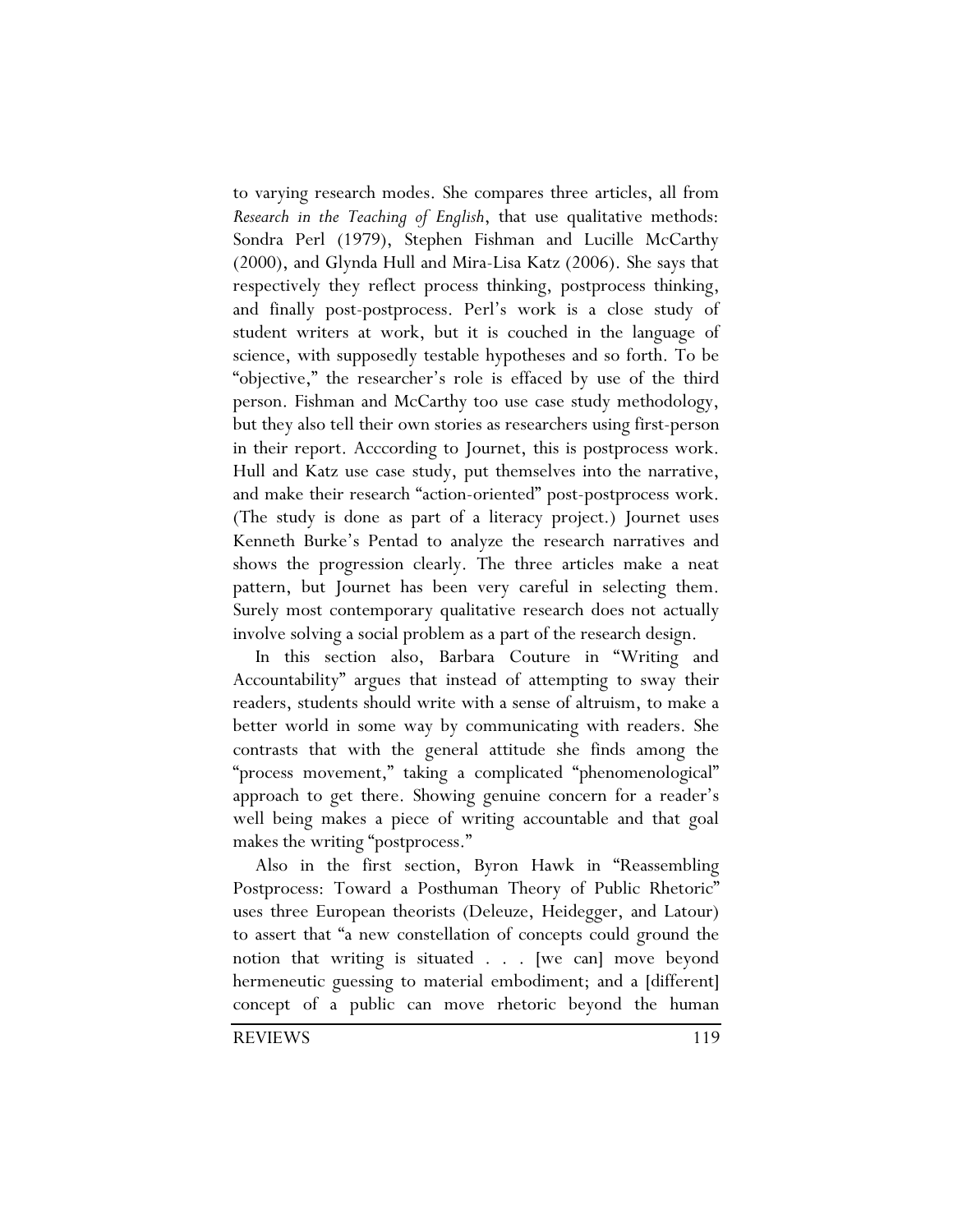scale" (75). Hawk's essay, definitely "beyond" postprocess, is one of the places the collection could use some illustrating (see also his *Counter History of Composition* 2007).

One of the most provocative articles is "The Page as a Unit of Discourse: Notes Toward a Counterhistory for Writing Studies" by John Trimbur and Karen Press. "The idea that the page is active and alive, with its own invisible understructures and semiotic potentialities, is one that never quite dawned on the process movement" (95). This is the case whether one is looking at an antique annotated Bible (101) or examining a modern advertising layout (105). The modern layout is probably built on an implicit vertical/horizontal grid that underlies the blank page, although two advertisements violating that grid for effect are reproduced (107, 111).

Three articles in the middle section deal directly with current digital technology. Collin Brooke and Thomas Rickert in "Being Delicious: Materialities of Research in a Web 2.0 Application" discuss both the theory of postprocess and a web browser called "Delicious" that lends itself to new research practices by allowing multiple readers to "tag" web material instead of photocopying (171). By looking at the number of tags and the headings used most often, one can get a grasp of what matters on a given topic (173). Brooke and Rickert refer to one weblog for a book, which "has been saved by roughly 700 users" with tags such as "folksonomy, web2.0, blog, . . . technology [and] metadata" (173).

Kyle Jensen's "Old Questions, New Media: Theorizing Writing in a Digital Age" is essentially an argument for using digital media to preserve multiple drafts of a text for critics to compare. Jensen cites as the major example a website maintained by the University of Virginia on Melville, which has several versions of *Typee*. A typical screen has three windows, two side by side and a wider one beneath them. Clearly there was meant to be a visual reproduction of a screen, but it has been omitted from the volume. There is nothing postprocess or beyond about this piece.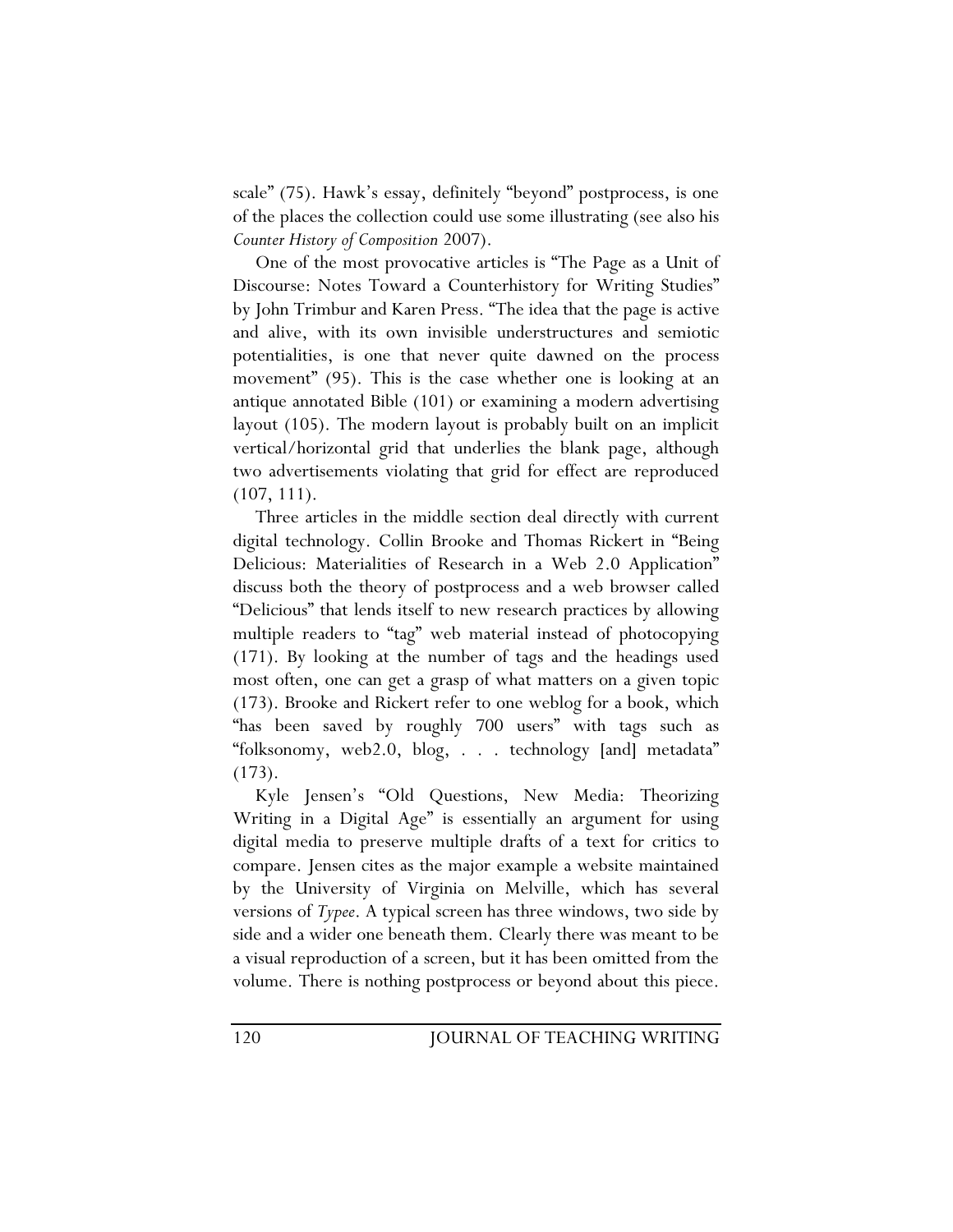It simply argues for what we used to call textual analysis, made easier on a website.

Jeff Rice in "Folksonomic Narratives: Writing Detroit," explains that a "folksonomy" (an analogue for "taxonomy") is someone's personal classification system that juxtaposes disparate materials for personal reasons rather than rhetorical ones. The piece is actually a model of what it discusses, which apparently accounts for its being in the section on "Postprocess in New Media." Rice weaves together his remarks on juxtaposition and folksonomy with memories connected to the city of Detroit where he grew up. It is a powerful work that calls out to be appreciated aesthetically and structurally as well as logically and analytically.

Two essays in the final section actually call into question, in quite different ways, the whole idea of being postprocess. Raul Sanchez in "First, A Word" argues that process theory and postprocess theory are merely parts of a similar larger humanist mechanism, the study of the writing subject, especially in a classroom context. The only difference, he says, is that postprocess denies that writing processes can be accurately "codified." He goes on to call for something genuinely beyond postprocess thinking, but is vague about what that something might be. Again, examples would help. "This new theoretical work will be concerned with pedagogy, but its notion of pedagogy will not be guided by the classroom" (193). And "what we need is not simply the next theory for composition but the first theory of writing" (193).

"I never really got that season or two where everyone was talking about postprocess. I mean, what more is there, if you're a writer than the doing and the reflecting on the doing?" So says Geoffrey Sirc in "The Salon of 2010" (196). He goes on to argue historically that composition, to its detriment, avoided the modernist revolution (represented by Beaudelaire) except for some unusual process theorists who emphasized rule-breaking personal voice in writing (e.g., Ken Macrorie, Winston Weathers).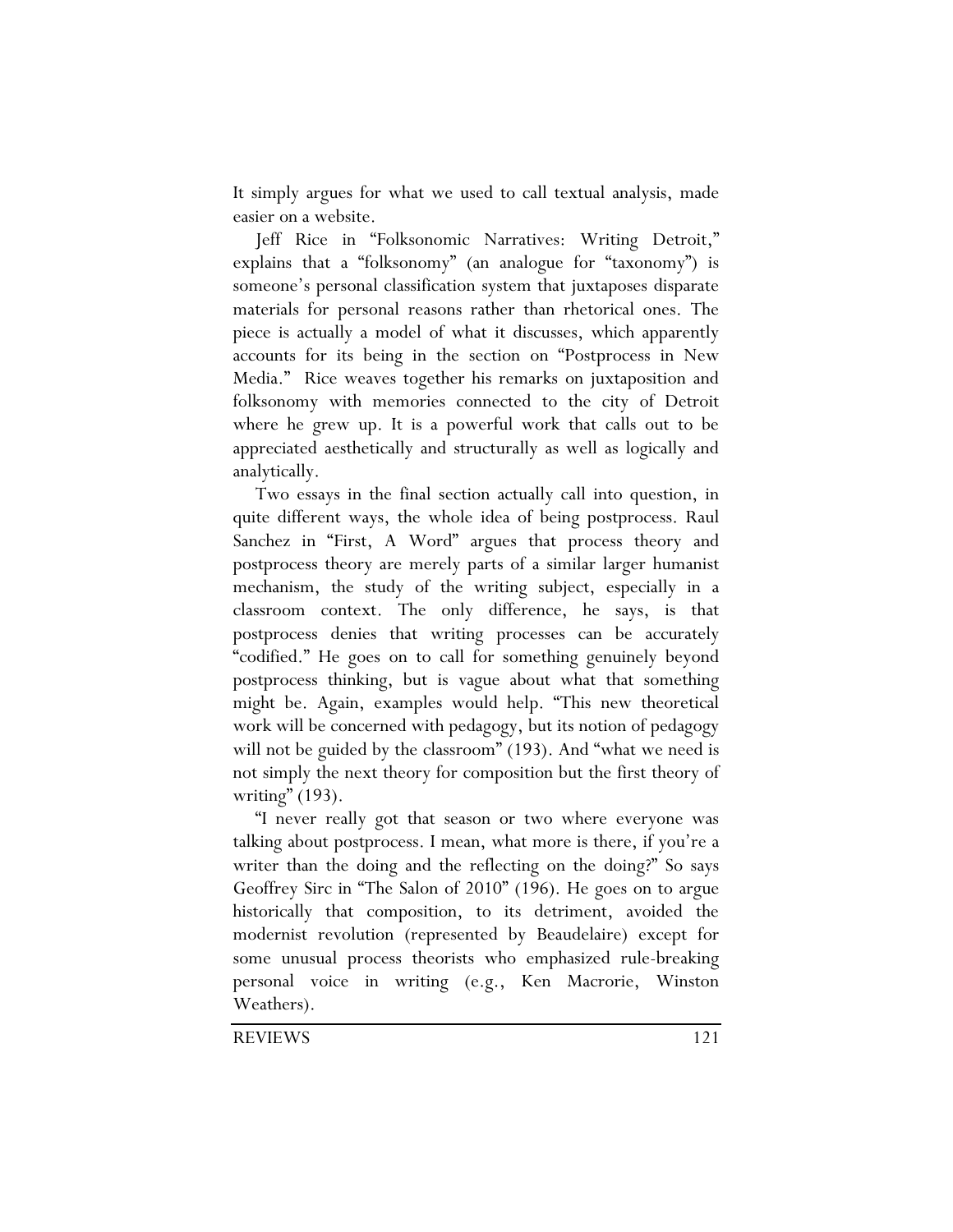Finally, the most impressive work in the volume (from section two), Cynthia Haynes's "Postconflict Pedagogy: Writing in the Stream of Hearing" is an angry *tour de force* of postmodern writing, building on the video of Daniel Pearl's execution by his Middle Eastern captors. The piece is written in sections after an initial italicized summary of the video and its impact; most of the pieces are described as "riffs" on aspects of the topic: "Danny's Riff," "Abstract Riff [The Obligatory Prewriting]," "Definition Riff," "Pedagogy Riff," and "Daniels' [sic] Riff." It is an astonishing performance, weaving together Derrida, Wittengenstein, and Lyotard into a sort of scholarly meditation on violence, computer gaming, hearing as communication, and roles of the internet. It ends with a parody of the Star-Spangled Banner. It defies summary and has to be experienced.

So, about my three questions. (1) No, the writers in this volume are not working from a single definition of postprocess or post-postprocess. But there is enough harmony to hold the collection together, especially if one grants that digital media are part of a movement postprocess. (2) The articles in the current collection could just as easily have fit within the earlier collection, given that it too was built on several conceptions of postprocess. (3) What would postprocess theory imply about my classroom? I ask this despite Kent, Dobrin, Rice, and Vastola urging me to reject the "pedagogical imperative" of outmoded process theory. In an earlier review of Kent's original collection, I attempted to describe what a postprocess writing class might look like: "a course in texts, a course in reading, in which writing simply grows from the reading" (113-14). I was dubious about my own description, but it is cited approvingly by Brooke and Rickert in "Being Delicious" (167). They add that "the course tends to maintain the primacy of ideological or social justice concerns" (167). Thus my teaching of writing might have to shift to a greater concentration on reading and social justice, with less "practice" of processes like prewriting and revision. I would also need to stress the digital more, even though I don't find digital media automatically postprocess. I am not persuaded, either, that we